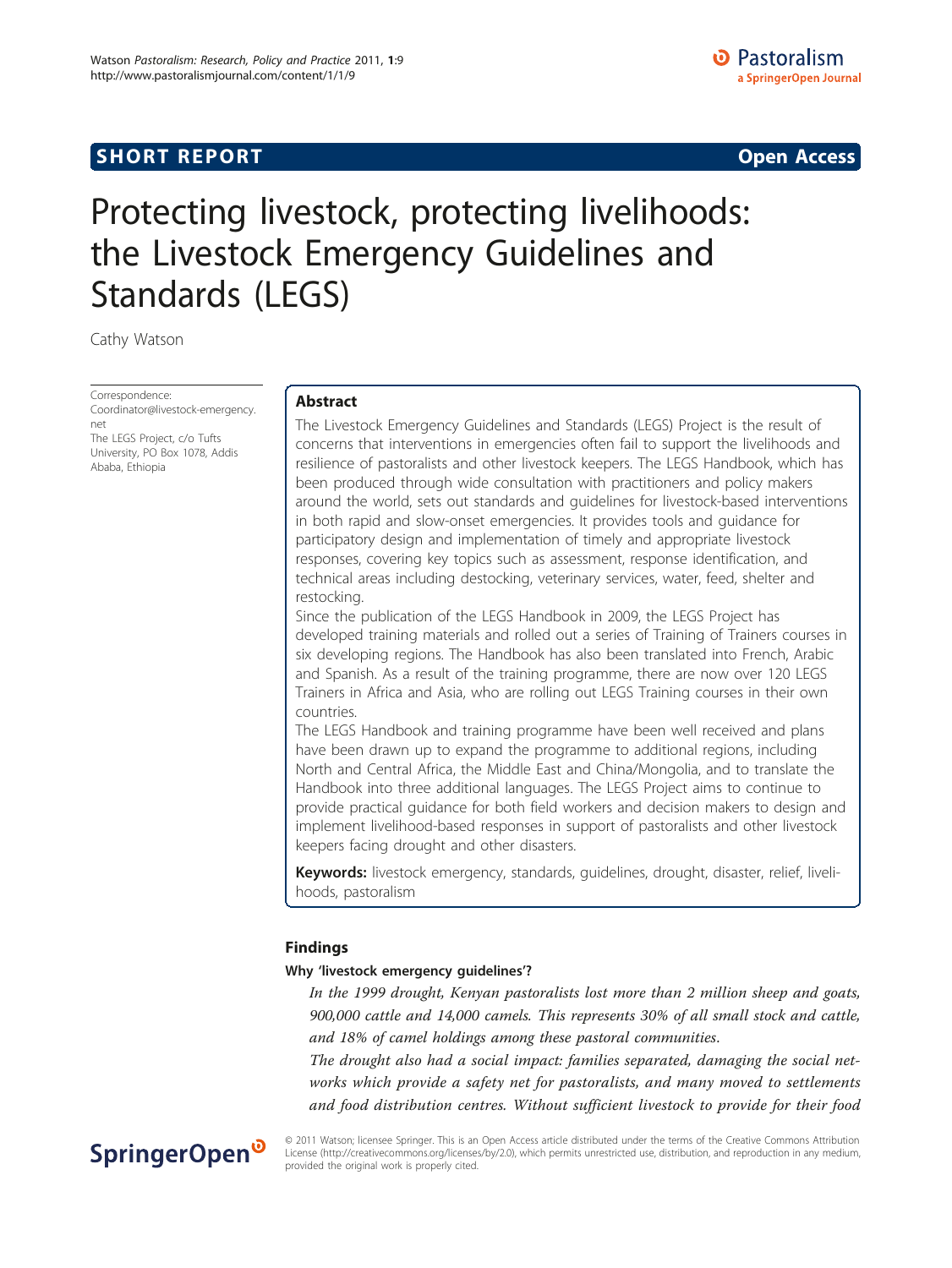needs, many pastoralists became dependent on food aid. Once the drought ended, some could not return to the pastoralist sector because their livestock losses were too great and hence their livelihood had been destroyed ([Aklilu and Wekesa 2002\)](#page-5-0).

The Livestock Emergency Guidelines and Standards (LEGS) Project grew out of growing concerns among livestock professionals about the quality, timing and appropriateness of livestock responses among pastoral and other livestock keeping communities in emergencies. These concerns included: the poor analytical basis for interventions; late delivery of response; the absence of impact assessment; and a failure to address livelihoods adequately in emergency response. The result is that local services and capacities are often undermined, leaving pastoral and other livestock keeping communities more vulnerable following the disaster.

#### How did LEGS develop?

At an AU/IBAR-hosted international workshop in 2004, a multi-agency review of livestock interventions in complex emergencies identified the need for a set of internationally recognised guidelines for livestock interventions in emergencies, and the Feinstein International Center of Tufts University was given the task of taking the work forward. A Steering Group was established to manage the process, comprising individuals from: the African Union, the Feinstein International Center, the Food and Agriculture Organisation of the United Nations (FAO), the International Committee of the Red Cross (ICRC), and Vétérinaires Sans Frontières Europa, supported by an independent LEGS Coordinator. A global network of over 1,500 organisations and individuals was set up to facilitate consultation with a wide range of stakeholders.

The first draft of the guidelines was placed on the LEGS website in June 2007 for comment and feedback. After revision, a second draft was made available for field testing and other practitioner review through simulation workshops. The LEGS Handbook was published in April 2009 as a hard copy book with accompanying CD-ROM, and is also available free of charge as a pdf download from the LEGS website.

LEGS follows the format and process of Sphere, the Humanitarian Charter and Minimum Standards in Disaster Response, and has drawn on the lessons learned by Sphere, including the value of consulting a wide range of stakeholders to ensure the quality of the content and to increase ownership of the output; the involvement of both policy makers and practitioners; the linkages with human rights; and the independence from any single organisation, to help ensure a wide uptake and acceptance. LEGS is in the process of receiving formal companion module status with Sphere.

### What is LEGS and what does it contain?

The LEGS handbook is a set of international guidelines and standards for the assessment, design, implementation and evaluation of livestock interventions to assist people affected by humanitarian crises. It focuses on the importance of protecting and rebuilding livestock as a key livelihood asset in emergency and post-emergency situations. These include rapid onset disasters such as floods and earthquakes, and slow onset emergencies such as drought, as well as complex disasters such as those affecting many pastoralists and other livestock-keeping communities in the Horn and East Africa and elsewhere in the developing world. In the context of more predictable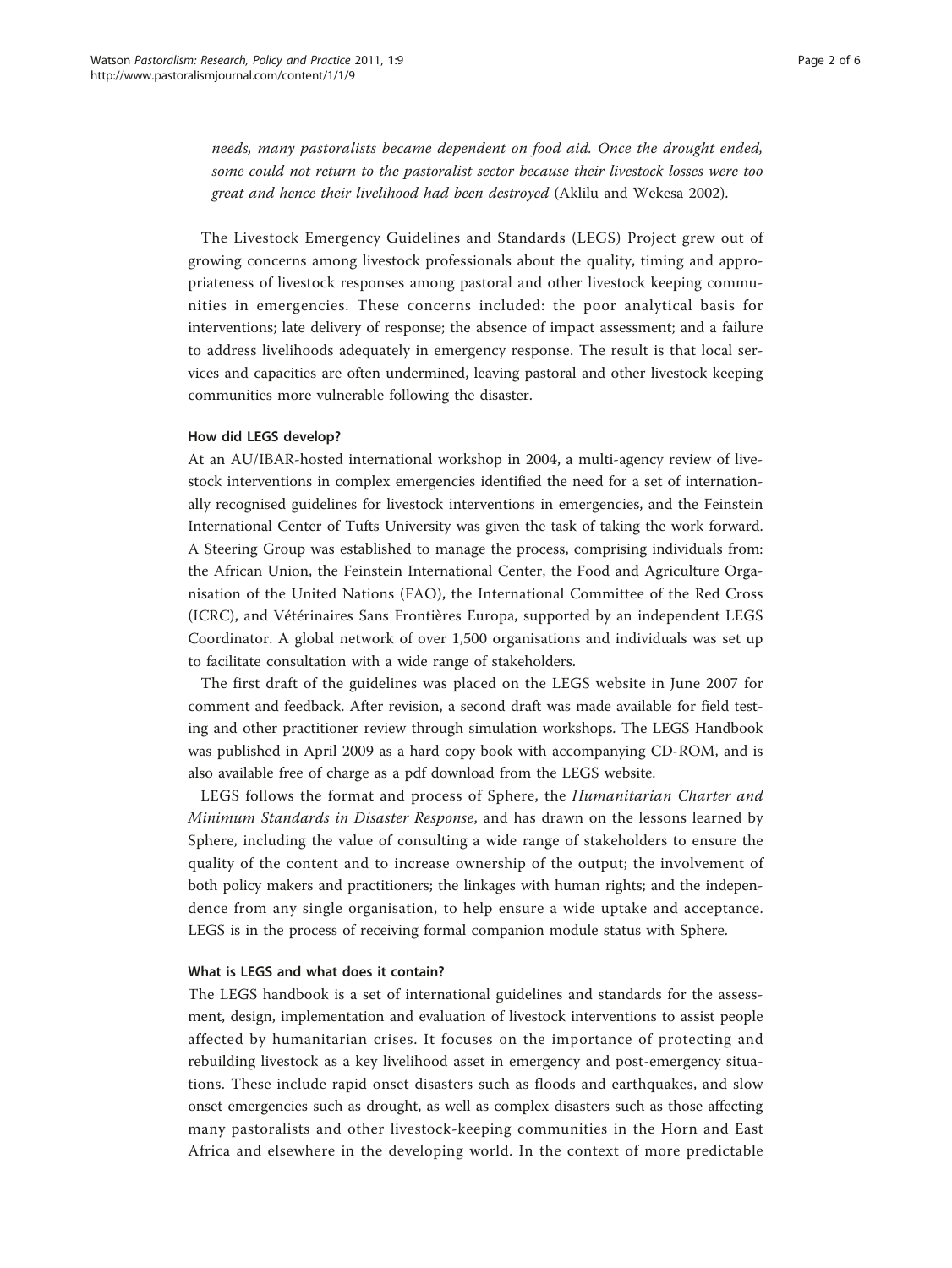emergencies such as drought, it includes the promotion of preparedness and contingency planning as well as emergency response itself.

The LEGS handbook begins with a discussion of the role of livestock in livelihoods and the importance of addressing livestock as a key livelihood asset for pastoralist and other communities. Drawing on the Drought Cycle Management model developed in the pastoral areas of East Africa, LEGS has developed a tool to assist in the identification of appropriate, timely and feasible livestock interventions in emergency contexts, setting them against three livelihoods-based objectives - the Participatory Response Identification Matrix (PRIM). Figure 1 shows an example of a completed PRIM for a drought in East Africa.

Like the Sphere handbook, LEGS contains minimum standards, key indicators and guidance notes. LEGS focuses on six key livestock interventions: destocking, veterinary services, provision of feed, provision of water, livestock shelter and settlement, and restocking/the provision of livestock. In addition to the standards and guidance notes, each chapter contains an analysis of the advantages and disadvantages of the various options within each intervention, discussion of the most appropriate timing for the intervention, and a decision tree which raises some of the key issues to be considered during the planning phase. The technical chapters are preceded by a chapter of standards common to all interventions, such as participation, monitoring and evaluation, coordination and assessment.

#### What is the LEGS Project doing now?

Following the publication of the LEGS Handbook, the LEGS Project embarked on a post-publication phase, which includes the translation of the handbook into French, Spanish and Arabic (now completed and available as free pdf documents on the LEGS website: [www.livestock-emergency.net\)](www.livestock-emergency.net); the promotion and development of impact assessment tools using LEGS; evaluation and feedback on the LEGS handbook to feed into a revised edition in due course; the development of training materials based on

| Technical                                                                                                                                                                                                                                                                                                                                                                                                                                  | <b>Livelihoods Objectives</b> |         |                | <b>Emergency Phases</b> |              |                                                                          |                 |
|--------------------------------------------------------------------------------------------------------------------------------------------------------------------------------------------------------------------------------------------------------------------------------------------------------------------------------------------------------------------------------------------------------------------------------------------|-------------------------------|---------|----------------|-------------------------|--------------|--------------------------------------------------------------------------|-----------------|
| <b>interventions</b>                                                                                                                                                                                                                                                                                                                                                                                                                       | Rapid                         | Protect | <b>Rebuild</b> | <b>Alert</b>            | <b>Alarm</b> | <b>Emergency</b>                                                         | <b>Recovery</b> |
|                                                                                                                                                                                                                                                                                                                                                                                                                                            | assistance                    | assets  | assets         |                         |              |                                                                          |                 |
| <b>Destocking</b>                                                                                                                                                                                                                                                                                                                                                                                                                          | *****                         | ***     | $***$          |                         |              | ha a a a ab                                                              |                 |
| <b>Vet Services</b>                                                                                                                                                                                                                                                                                                                                                                                                                        | (*)                           | *****   | $***$          |                         |              |                                                                          |                 |
| Feed                                                                                                                                                                                                                                                                                                                                                                                                                                       | (*)                           | $***$   | ****           |                         |              |                                                                          |                 |
| Water                                                                                                                                                                                                                                                                                                                                                                                                                                      | (*)                           | ***     | ****           |                         |              |                                                                          |                 |
| <b>Shelter</b>                                                                                                                                                                                                                                                                                                                                                                                                                             | n/a                           | n/a     | n/a            |                         |              |                                                                          |                 |
| <b>Provision</b><br>οf                                                                                                                                                                                                                                                                                                                                                                                                                     | n/a                           | n/a     | *****          |                         |              |                                                                          |                 |
| livestock                                                                                                                                                                                                                                                                                                                                                                                                                                  |                               |         |                |                         |              |                                                                          |                 |
| <b>Scoring against Livelihoods Objectives:</b><br>*****<br>significant benefits/highly appropriate<br>$***$<br>some benefits<br>*<br>very little benefit/not very appropriate<br><b>Emergency Phases:</b>                                                                                                                                                                                                                                  |                               |         |                |                         |              | **** benefits/appropriate<br>**<br>a few benefits<br>n/a not appropriate |                 |
| $\rightarrow$ appropriate timing for the intervention                                                                                                                                                                                                                                                                                                                                                                                      |                               |         |                |                         |              | © The LEGS Project                                                       |                 |
| <b>Figure 1 Example of a completed PRIM for a drought in East Africa.</b> The Participatory Response<br>Identification Matrix (PRIM) is a tool that uses assessment findings to facilitate discussions with local<br>stakeholders in order to identify which interventions are most appropriate, feasible and timely, in the<br>context of protecting and rebuilding livelihood assets. It should be completed using assessment results by |                               |         |                |                         |              |                                                                          |                 |

a group of stakeholders including community representatives. There is no 'correct' PRIM as the results vary

with context. This is an example of a completed PRIM for a drought in East Africa.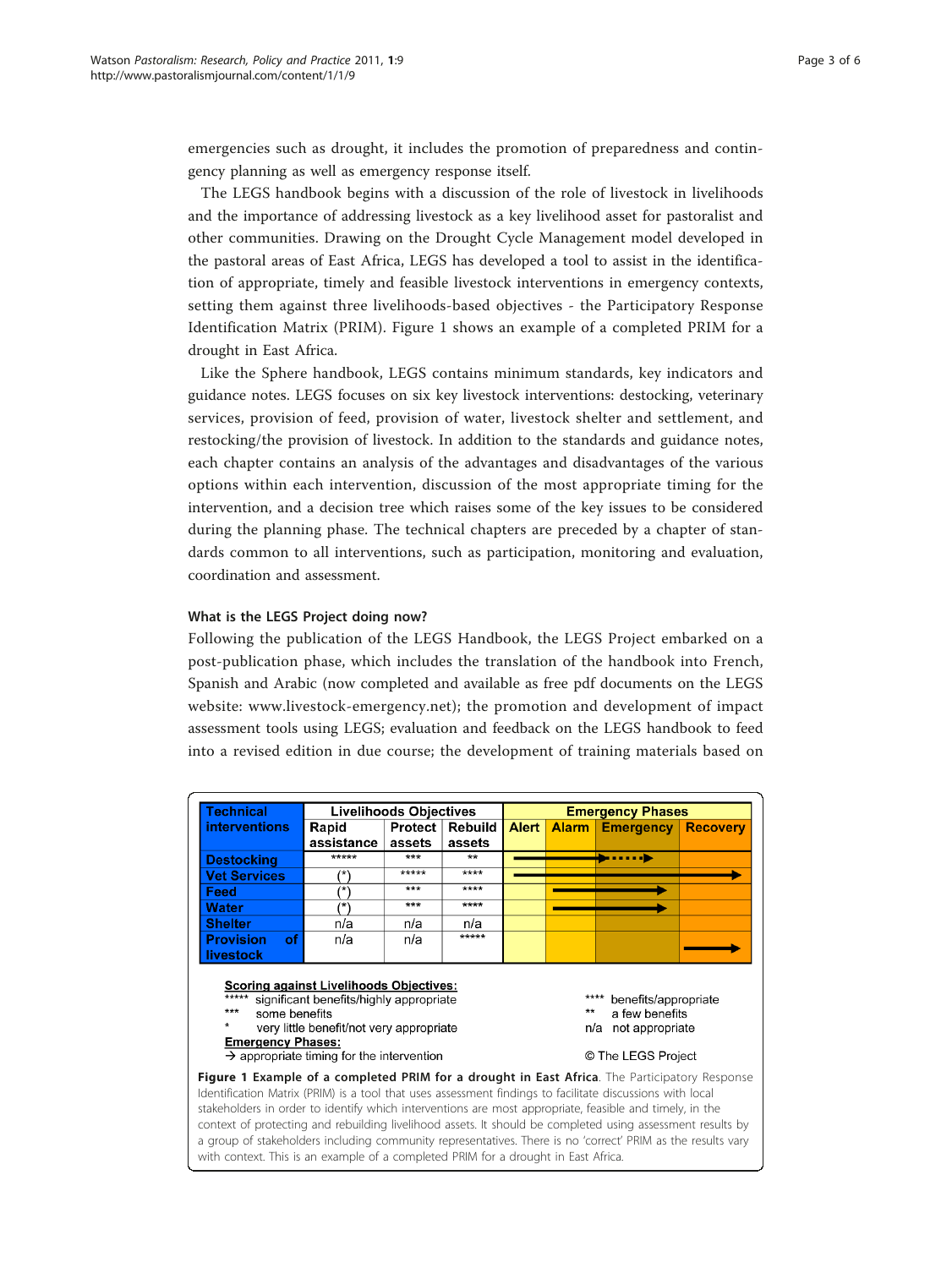the LEGS handbook; and the roll-out of a programme of training of trainers (TOT) courses in developing regions.

The training programme is based on a cascade effect, whereby LEGS Trainers are recruited and trained through regional TOT courses, and then become a resource for LEGS training in their own countries. The current phase of TOTs, which is now drawing to an end, comprised seven courses in the following regions: the Horn/East Africa, South-East Asia, South Asia, Southern Africa, francophone West Africa and Pakistan/ Afghanistan.

#### What has been the Impact?

The LEGS Handbook has been well received, with over 2000 copies sold in the first 8 months, leading to a reprint by the publishers, Practical Action Publishing, in addition to the distribution of 1,500 free copies. Around 200 copies of the pdf version of the Handbook are downloaded from the LEGS website each month. A revision of the Handbook is planned for 2012.

The seven TOTs carried out to-date include two in the Horn and East Africa, where demand for the training has been particularly high because of the importance of pastoralism and the prevalence of drought in the region. Participants include staff from international organisations such as FAO, NGO staff, local government officials and independent consultants. Together they form a resource of trainers who can be commissioned by interested organisations to carry out the basic 3-day LEGS training module in their region.

Thus far the TOTs have been very positively received and each TOT receives more applicants than places. In the Horn and East Africa region, over 200 applications were received for 24 places. The course evaluations have reflected the perceived usefulness of both the LEGS handbook and the training itself - see Figure [2.](#page-4-0) The LEGS website Training Page<www.livestock-emergency.net/legs-training/index.html> contains summaries of all the TOT evaluations.

As a result of these seven TOTs, there are now 124 LEGS Trainers in Africa and Asia, who have begun rolling out LEGS training (21 courses to-date), reaching over 450 participants in nine countries.

A half-day training and awareness module on LEGS was developed for policy makers and donor representatives and has been delivered to various agencies in Nairobi, Brussels, London and Rome. This module will be further rolled out in the forthcoming phase.

LEGS is increasingly being adopted and used for planning livestock emergency interventions in the Horn and East Africa, thus far particularly in Ethiopia and Kenya:

• Organisations such as FAO and ECHO are actively promoting the use of LEGS by their partners in the region when submitting and appraising proposals.

• A number of NGOs in Ethiopia now use LEGS as their key guideline in designing and implementing their emergency interventions in pastoral areas.

• The government of Ethiopia has produced a set of national guidelines for drought response in pastoral areas, which was developed in tandem with LEGS and which complements LEGS by providing context-specific guidance for livestock-based responses.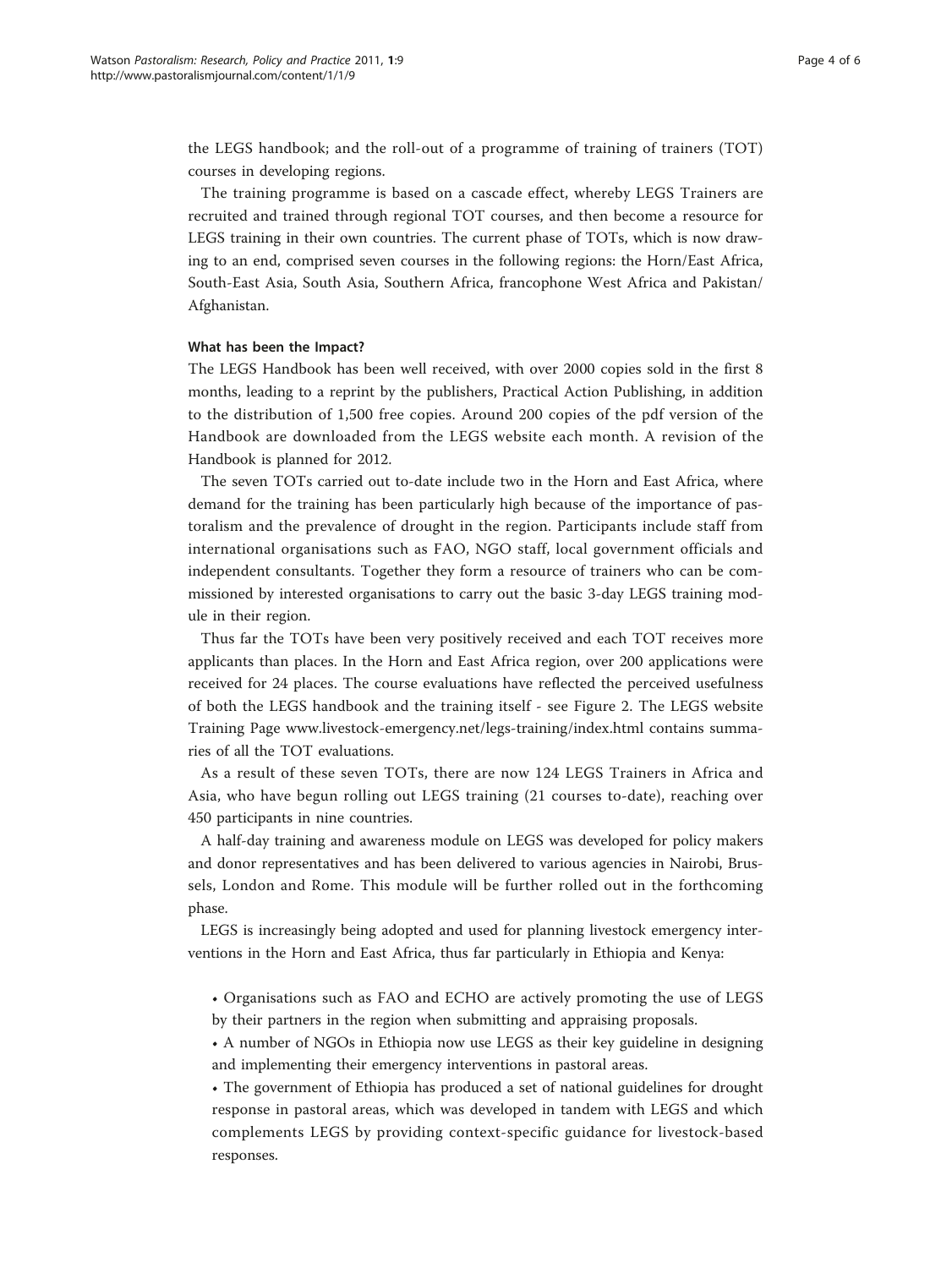#### **Comments from the TOT participants**

<span id="page-4-0"></span>"I have always battled with processes and justification for emergency interventions in livestock and now I feel I have come home" (Horn/East Africa TOT participant)

"Empowering" (South-East Asia TOT participant)

"It will help to provide the relevance of linking relief to development through livestock interventions" (Horn/East Africa TOT participant)

"Fantastic!" (Horn/East Africa TOT participant)

"Light in the darkness" (South-East Asia TOT participant)

"I am involved in livelihood planning in emergencies and this training will help me a lot" (South-East Asia TOT participant)

Figure 2 Comments from the LEGS TOT participants. At the end of each Training of Trainers (TOT) course, participants complete an evaluation questionnaire in which they score and comment on the extent to which the training has achieved its objectives and provide feedback on both content and training methodology. Figure 2 contains selected comments from these evaluations. The LEGS website Training Page -<www.livestock-emergency.net/legs-training/index.html> - contains summaries of all the TOT evaluations

• A consortium of NGOs working on the USAID-funded Pastoral Livelihoods Initiative programme in Ethiopia recently made the use and implementation of LEGS one of their strategic priorities in working with pastoral communities in order to achieve their goal of 'increased resilience to shocks and secure more sustainable livelihoods'.

• A review of FAO-funded emergency responses in the pastoral areas of Kenya concludes that LEGS has been used to guide the implementation of animal health and restocking interventions with positive outcomes for the pastoralist beneficiaries (this report is available on the LEGS website: [http://www.livestock-emergency.net/](http://www.livestock-emergency.net/impact/index.html) [impact/index.html](http://www.livestock-emergency.net/impact/index.html))

#### What remains to be done?

Funds are now being sought for the second phase of LEGS training in 2011/12, including TOTs in North Africa, Central Africa, anglophone West Africa, Mongolia/China, the Middle East, Latin America, the Caribbean, North America and Europe; as well as the further roll-out of the half-day module for policy makers and donor representatives, and translation of the LEGS handbook into a further three languages.

The LEGS Project is also interested in continuing to collect case studies, experiences of implementing LEGS in the field, and impact assessment and analysis, to provide a growing resource of relevant information to practitioners and policy makers engaged in livestock responses in emergencies.

The LEGS Project aims to continue to raise the level of debate among implementers and decision makers involved in emergency planning and response, particularly with